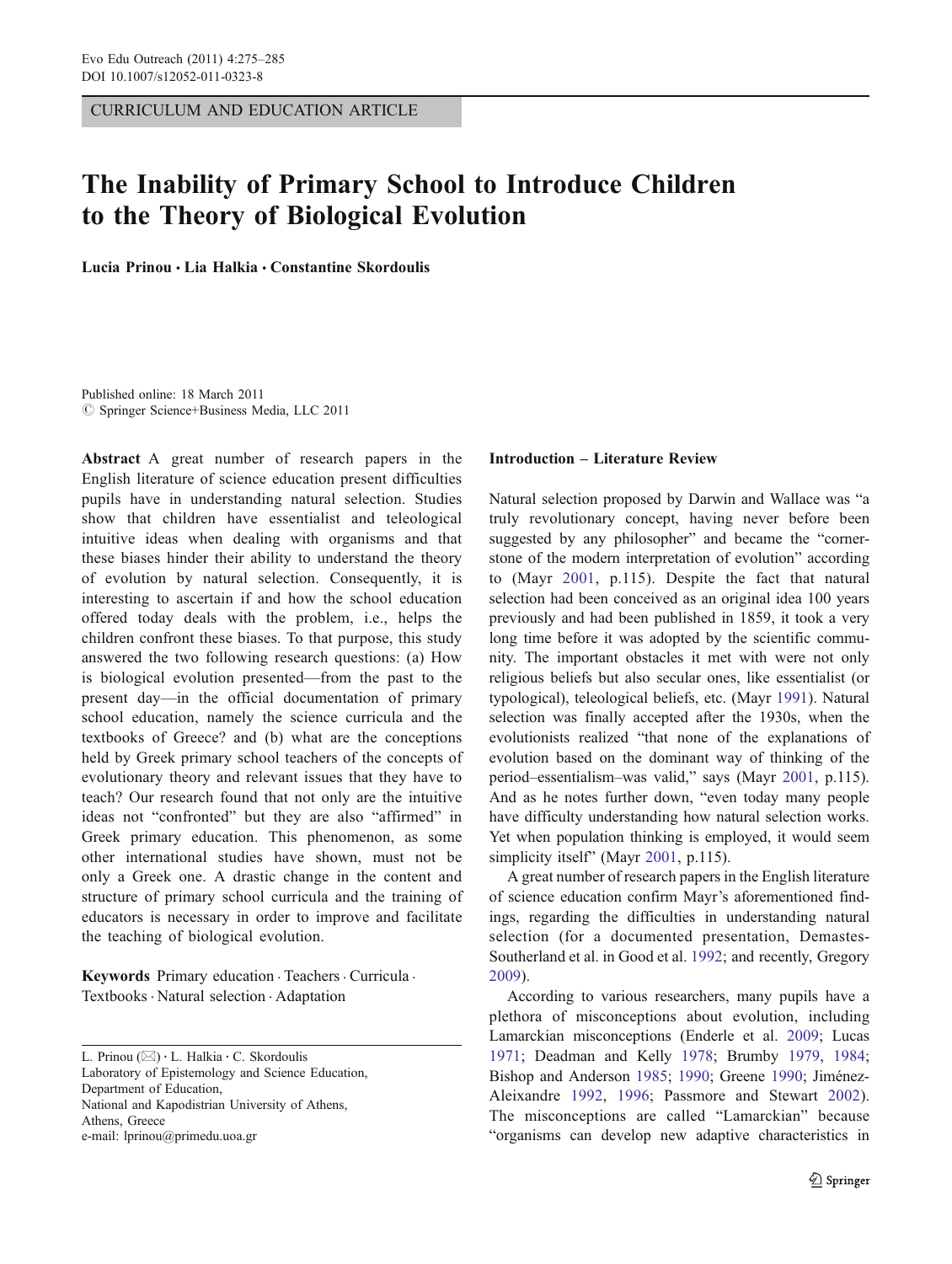response to environmental demands -which is- a Lamarckian principle" (Samarapungavan & Wiers [1997,](#page-10-0) p. 148)<sup>1</sup>.

Related research done in Greece (Prinou et al. [2008\)](#page-10-0) has shown that even though pupils accepted biological evolution, they did not use the concept of natural selection in their explanations, but invoked pre-Darwinian explanations instead, which referred to those described by Mayr [\(1991](#page-10-0); [2001\)](#page-10-0). The pupils—despite the fact that they had been taught the theory of evolution ostensibly in the ninth grade—treated organisms as a unified total of almost identical individuals which acquire new traits in order to deal with the needs of the environment. Following that, organisms inherit the new traits to their offspring.

This goal-directed (teleological<sup>2</sup>) reasoning noted in the pupils' explanations regarding the origin of biological adaptations, proves to be the predominant one used by pupils of various ages (Abrams et al. [2001;](#page-9-0) Southerland et al. [2001\)](#page-10-0) but also by educated adults, well-disposed towards the theory of evolution (Abraham-Silver and Kisiel [2008](#page-9-0) from research done in Great Britain, Canada, and Australia; Evans et al. [2010](#page-10-0) from research done in the United States). Evans et al. [\(2010](#page-10-0)) also found that the individuals taking part in their research (i.e., visitors of a natural history museum), despite accepting evolution, had no understanding of natural selection. More than half of them were described by the researchers as novice naturalistic reasoners because they used more the "goal-directed," "need-based" adaptation as the mechanism of evolutionary change rather than natural selection.

A recent study exploring students' explanations about evolutionary relations depicted in noncladogenic diagrams,

Catley et al. ([2010\)](#page-10-0) also found that the students used the teleological (purpose-driven) conception of evolution in which organisms change in order to cope better with a new environment and as a result they turn into a new species.

The finding that conceptual biases which hinder the understanding of natural selection exist since early childhood is a common one (Samarapungavan and Wiers [1997;](#page-10-0) Kelemen [1999;](#page-10-0) Bloom and Weisberg [2007;](#page-10-0) Shtulman and Schulz [2008](#page-10-0); Sinatra et al. [2008;](#page-10-0) Gregory [2009\)](#page-10-0).

In one of their studies about children's ideas on the origin of the species, Samarapungavan and Wiers [\(1997](#page-10-0)) found that most children used consistent explanatory frameworks which briefly were: (a) the pure essentialist framework (according to which "species have always existed and are immutable"), (b) the dinosaur essentialist framework (according to which in the beginning the earth was populated by the dinosaur ancestors of modern species which underwent micro-adaptational changes in response to a changing environment), (c) the spontaneous generation framework (according to which species originate through spontaneous generation from plant matter or soil), (d) the creationist framework, and (e) the Lamarckian framework. The common denominator in which all five consistent frameworks differ from New-Darwinian theory, is their neglect of the phenomenon of within species variability. "The five frameworks treat within species variation as uninteresting or trivial phenomenon", Samarapungavan and Wiers ([1997,](#page-10-0) p.168) point out.

Also, according to Sinatra et al. [\(2008\)](#page-10-0), children have essentialist, teleological, and—very closely related intentional biases that make learning about evolution very challenging, because, according to them, evolution does not "work." With reference to Gelman [\(2003\)](#page-10-0), the writers say that "children's essentialism is the tendency to believe that things belong to categories because they have an underlying nature that we cannot see, but which sorts their basic identity" (Sinatra et al. [2008,](#page-10-0) p. 190). Also, according to their teleological reasoning and the closely related intentionality constraints, children have the inclination to think that "events are not only purposeful but that may be caused by an intentional agent" (Sinatra et al. [2008](#page-10-0), p.191).

Nevertheless, Evans [\(2005](#page-10-0); [2008\)](#page-10-0) found that children (about ten years old and from non-fundamentalist religious communities)—particularly children who are exposed to evidence of metamorphosis, adaptive variation within species, or fossils—may be capable of accepting that major evolutionary changes occur in organisms and that a species of animal could have evolved from earlier and very different species of living being. However, they probably have many misconceptions about evolution.

Hatano and Inagaki ([1997](#page-10-0), p.119–120) reckon that "because naive biology assumes living things, but not non-living things, to be able to adjust to their ecological

<sup>&</sup>lt;sup>1</sup> In more detail: these conceptions of the pupils are called Lamarckian because "the capacity of organisms to react to special conditions in the environment" (which does not occur directly but by a chain of events/ complex mechanisms which Lamarck describes in his work) was considered by Lamarck as the second cause of evolutionary change, according to Mayr ([1982\)](#page-10-0). The first cause for Lamarck was an endowment, which provides for the acquisition of ever greater complexity (perfection). The belief in an inheritance of acquired characters is the "second law" of Lamarck, while his "first law" was the principle of use and disuse. Both were beliefs universally accepted at his time, which Lamarck applied to evolution.

<sup>&</sup>quot;The crucial difference between Darwin's and Lamarck's mechanism of evolution is that for Lamarck the environment and its changes had priority. They produced needs and activities in the organism which in turn caused adaptational variation. For Darwin random variation was present first, and the ordering activity of the environment ('natural selection') followed afterwards," Mayr [\(1982](#page-10-0), p.354).The term "Lamarckian" ideas should not be considered as derogatory for Lamarck and his work, like the term "Aristotelian ideas" does not denigrate Aristotle and his work. Either way, Lamarck has gained his place in the history of science because his work signals the first impressive appearance of evolutionism (Understanding Evolution [2010\)](#page-10-0)

<sup>&</sup>lt;sup>2</sup> "goal-directed" and "teleological" are synonyms in the Greek language in which "telos" means goal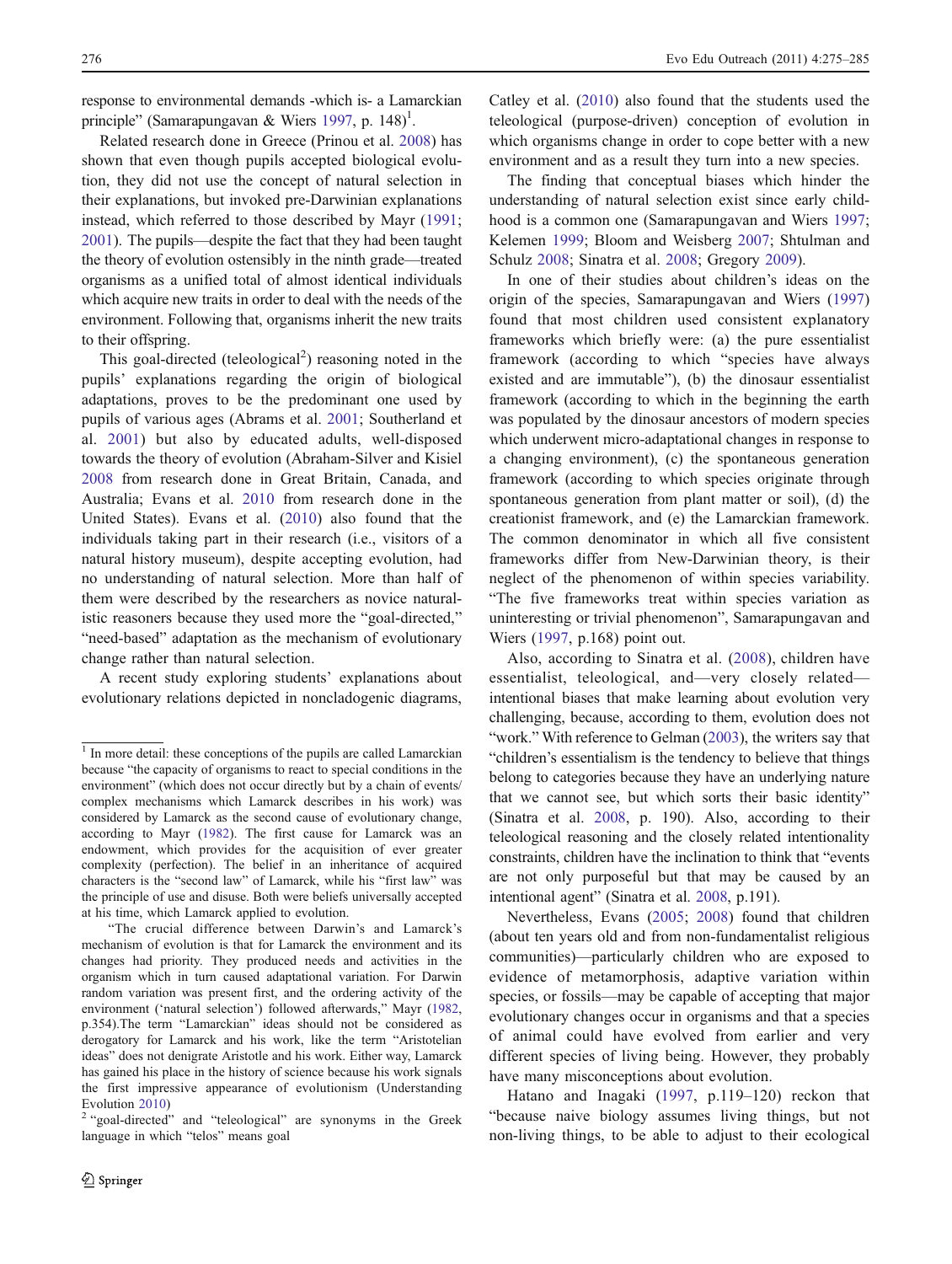niche or ways of life, children are ready to accept any biological species gradual adaptive changes over generations, and thus to form a version of the Lamarckian idea of evolution." Hatano and Inagaki ([1997,](#page-10-0) p. 120) also note that "as children learn these and other scientific conceptions in school biology, their ways of understanding the biological world may in fact change. In other words not only is school biology learned meaningfully by being assimilated into existing knowledge of naïve biology, but also as claimed by Vygotsky (1978), it reorganizes naïve biology by adding, say, physiological mechanisms and the evolutional perspective, so that the reorganized body of knowledge can effectively be used as the basis for answering a wider variety of biological questions."

As a result, it would be interesting to ascertain if and how school education offered to children today, contributes to the reorganization of their naïve biology; in other words, whether concepts of the theory of evolution are systematically introduced during primary education. To that purpose, we posed the two following research questions.

## Research Question 1

The first research question focuses on the directives given to the teachers by the official state, as stated in the curricula and school textbooks. The question is: How is biological evolution presented—from the past to the present day—in the official documentation of school education, namely the primary science curricula and the textbooks of Greece? Do these primary curricula and textbooks contain evolutionary concepts or prerequisite concepts of the evolutionary theory and, if they do, how are said concepts presented?

#### Research Question 2

The second research question focuses on the teachers who, on one hand are the mediators between scientific knowledge and school knowledge and, on the other, are considered reliable and trustworthy individuals by their pupils, who usually greatly influence their views (Bloom and Weisberg [2007\)](#page-10-0).

The questions are: (a) what are the conceptions held by primary school teachers of the concepts of evolutionary theory which they have to teach? (b) How well do they know and understand the theory; what is their opinion of their training in evolutionary theory and of their need to be trained in it?

In this paper, we present and combine two separate studies: one referring to Greek primary school science curricula and textbooks and one referring to Greek primary school teachers. This is done in an effort to achieve a fuller

and better understanding of the subject under research. Nota bene, that this is the first time that such a study has been carried out in our country. Previous studies done in Greece were researching the various factors that influence the teaching of the evolutionary theory only in secondary education (Prinou et al. [2008](#page-10-0)).

## Methodology

Methodology of the Study Used in Curricula and Textbooks

The methodology regarding the first research question was as follows: All relevant scientific curricula and textbooks used in the past and up to the present in primary education in Greece were located and underwent an analysis regarding the evolutional concepts they contained. Every concept relevant to evolution that was found was used in the study. Following that, the way the concepts were presented was evaluated.

We must note that in Greece

- 1. Primary (synonymous with elementary) education includes grades one to six, including the sixth
- 2. The same curriculum is followed obligatorily in all primary (elementary) state schools in the country and
- 3. School textbooks written according to this curriculum are published by a state-owned organization that publishes teaching textbooks exclusively, which are then distributed gratis to pupils. Each pupil uses exclusively one specific textbook which is the sole and indisputable source of learning for the pupils and teaching material for the teachers. There are no school textbooks published by private publishing houses. At the same time, the same state organization publishes the textbooks for the teachers of each grade (teacher's textbook). In the study, all the students' textbooks were analyzed—one for each grade—and so were all the teachers' textbooks—also one for each grade.

Twenty-four textbooks in total, i.e., six textbooks for the pupil and six textbooks for the teacher, which were used during the first time period under study (from the beginning of 1980 to nearly 2000) and another set of six textbooks for the pupil and six for the teacher for the second time period (from 2000 to date).<sup>3</sup>

<sup>&</sup>lt;sup>3</sup> The names of the textbooks—from the beginning of 1980 to nearly 2000—for grades one to four were We and the World; Study of the Environment and for grades five to six were I Inquire the Natural World. The names of the textbooks—from circa 2000 to date—for grades one to four are Study of the Environment and for grades five and six I Inquire and Discover. They are all published by the Greek state publishing organization of school textbooks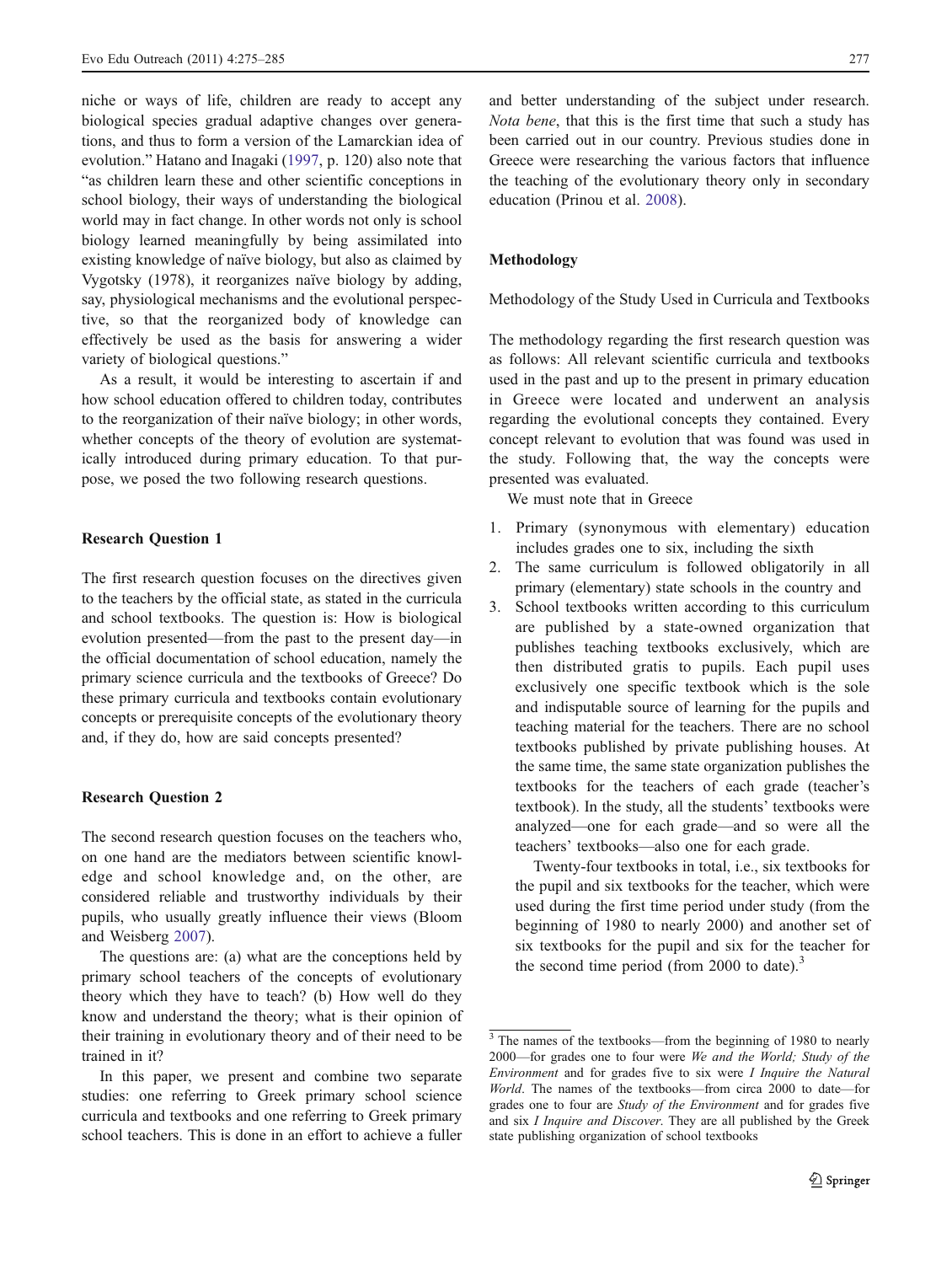# Methodology of the Study Used for the Teachers' Conceptions

The methodology used to answer the second research question was the following: The research instrument used for registering the teachers' conceptions and viewpoints was a questionnaire consisting of open-ended and multiple choice questions. Regarding the selection of issues to be investigated, as well as the choice and combination of questions, reference was made to the relevant literature on evolution education (e.g., Lucas [1971](#page-10-0); Brumby [1979](#page-10-0), [1984](#page-10-0); Bishop and Anderson [1990](#page-10-0); Rutledge and Warden [2000](#page-10-0)) as well as the relevant references of the Greek primary curriculum and textbooks. Before the beginning of the study, the questionnaire underwent investigative pilot testing and was modified as needed until it reached its final form. The teachers were not told at the beginning that the questionnaire concerned the theory of evolution, and the open-ended questions were presented first. The SPSS statistical program and content analysis were used to process the replies.

The research sample comprised 153 primary education teachers from Athens (the capital of Greece) and the provinces of the country. The composition of the sample was the following: some 66.4% women, 33.6% men; average age, 37 years; average years of service, 11 years; Average time elapsed since graduation, 16 years; 56.9% had attended training courses, 41.2% had not (2% did not reply).

## **Results**

# Evolutionary Concepts in Primary School Curricula and Textbooks

Our research showed that until the beginning of the 1980s, primary education curricula and textbooks with biological subjects were only natural history textbooks. These natural history textbooks contained a systematic examination of the organisms of plants, animals, and humans, together with the display of a characteristic representative of each species. They did not contain any references to concepts pertaining to evolutionary theory.

After 1982, the curricula of the primary school's subjects started to change gradually and new textbooks for subjects also containing concepts from biological sciences were gradually introduced. These curricula and textbooks were kept until the beginning of the 2000s. The results are presented in detail in paragraph A, set out below.

The next change of both curricula and textbooks started gradually after the beginning of the new decade. These are the curricula and textbooks used to date. The results are presented in detail in paragraph B, which follows.

#### Α. From the Beginning of the 1980s until circa 2000

The biological subjects which were taught until the fourth grade included, inter alia, the introduction to the world of plants and animals. In the curricula of these subjects, the meaning of "adaptation" was introduced, together with relevant examples. The instructions of the curricula included the objective that pupils be made to "understand the concept of adaptation" and the "ways" by which plants and animals adapt to the environment, as shown in the relevant excerpts (in italics and quotation marks) from the curricula and the textbooks of both pupils and teachers (Table [1](#page-4-0)).

In the teacher's fourth grade textbook and, specifically, in the chapter entitled "How plants and animals adapt" it was mentioned that "with regard to the phenomenon of adaptation, more systematic research is attempted with small experimental trials carried out by the children themselves and an introduction to the concept of natural selection. We are not discussing the concept of the evolution of the species."

The lesson began with the tropisms of plants and the reactions of animals to environmental stimuli and went on to examples of "adaptation" like various hereditary features of animals (e.g., the white color of the polar bear, various birds' shape of the beak, migration, etc.). The questions addressed to the pupils focused on the purpose for which each animal has these features. After that, references were made to animals that lived in other geological eras.

The science curricula of the other two grades (fifth and sixth) included short sketchy references to concepts relative to the evolution of the organisms, e.g., fossils, pre-historic animals, etc. The notion that was formulated was that the organisms were transformed, aiming towards perfection. The subject of color adaptation kept coming back (see Table [1](#page-4-0)).

In addition to that, the analysis of all the curricula and textbooks also showed that the way the organisms are presented has the following characteristics:

Organisms of every species are presented as absolutely identical to their ancestors. They are classified in various categories which seem to consist of identical members, embodied in one representative.

The concept of intra-species variation—the existence of differences between members of a population of a species does not exist at all, i.e., it is not to be found in any curricula or textbook.

## Β. From circa 2000 to Present

Curricula and textbooks for many different grades (second, third, and sixth) include only the subject "Adaptation of plants and animals to their environment," as shown in Table [2](#page-5-0) which follows. All the examples used refer to hereditary characteristics, e.g., kind of flowers, leaves, migration, hibernation, etc.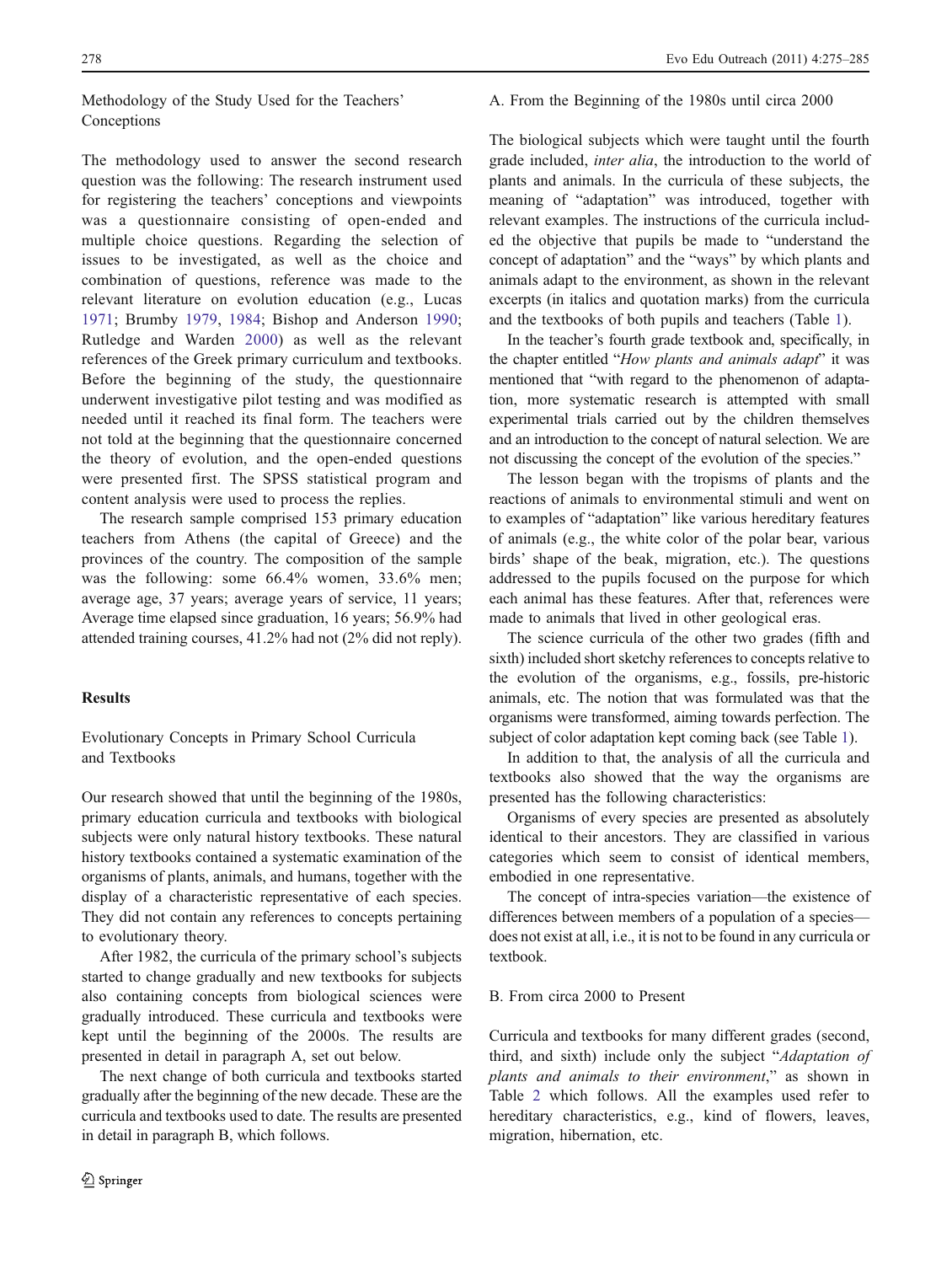#### <span id="page-4-0"></span>Table 1 From the beginning of 1980s until c2000

| Gr.    | Curricula (objectives–basic content)                                                                                                                                                                                                 | Teachers' textbooks (instructions to<br>teachers)                                                                                                                                                                                                                                                                               | Pupils' textbooks                                                                                                                                                                                                                                                                                                                                       |  |
|--------|--------------------------------------------------------------------------------------------------------------------------------------------------------------------------------------------------------------------------------------|---------------------------------------------------------------------------------------------------------------------------------------------------------------------------------------------------------------------------------------------------------------------------------------------------------------------------------|---------------------------------------------------------------------------------------------------------------------------------------------------------------------------------------------------------------------------------------------------------------------------------------------------------------------------------------------------------|--|
| Second | Pupils "comprehend the meaning of<br>adaptation of plants and animals and the<br>relevant concepts"                                                                                                                                  | Adaptation implied<br>Examples                                                                                                                                                                                                                                                                                                  | Examples                                                                                                                                                                                                                                                                                                                                                |  |
| Third  | "How does a plant or animal adapt to the<br>environment"                                                                                                                                                                             | "Pupils should ascertain the way by which<br>animalsadapt to their natural<br>environment"                                                                                                                                                                                                                                      | Examples                                                                                                                                                                                                                                                                                                                                                |  |
| Fourth | "Emphasis in the study of the way of their<br>adaptation to the natural habitat and their<br>struggle for survival,in the<br>comprehension of evolutional changes<br>due to natural conditions"<br>"How do animals and plants adapt" | "How do animals and plants adapt<br>1. Pupils should be made to observe<br>characteristic reactions of plants and<br>animals to particular stimuli of the<br>environment and to try to interpret their<br>behavior"                                                                                                             | "How do plants and animals adapt"<br>1. Example: "Phototropism: Plants in<br>order to find the light are obliged to<br>climb up. Due to this necessity they<br>grow specific organs"<br>"Every animal in order to survive reacts<br>to its environmentThus they manage<br>to comply with the demands of life, i.e.,<br>they adapt to their environment" |  |
|        |                                                                                                                                                                                                                                      | 2. "Beginning from the pre-mentioned<br>"characteristic examples-experiments"<br>the investigation and transfer-application<br>of this cognitive structure is achieved by<br>deduction in examples of adaptation of<br>animals"<br>"Why, for what reason, for what purpose"<br>does each animal have characteristic<br>organs?" | 2. Examples of "adaptation of animals,"<br>i.e., body shape, shape of beak, etc.<br>"The different speciesadapt their color<br>to match their surroundings so well in<br>order to go undetected by their enemies"                                                                                                                                       |  |
|        |                                                                                                                                                                                                                                      | Examples of color adaptation                                                                                                                                                                                                                                                                                                    |                                                                                                                                                                                                                                                                                                                                                         |  |
|        | The Earth source of goods: The first<br>human interventions                                                                                                                                                                          | 3. Reference also to animals that lived<br>many geological eras ago<br>First humans – first tools, etc.                                                                                                                                                                                                                         | 3. Dinosaurs, mammoths<br>First humans–creation of tools, etc.                                                                                                                                                                                                                                                                                          |  |
| Fifth  | Heredity: inherited and acquired<br>characteristics                                                                                                                                                                                  | Acquired characteristics are not inherited                                                                                                                                                                                                                                                                                      | Acquired characteristics are not inherited                                                                                                                                                                                                                                                                                                              |  |
|        | <b>Stratums</b><br>Fossils<br>Geological eras                                                                                                                                                                                        | Fossils<br>Geological eras<br>Paleontological findings-bonds between<br>organisms, example<br>Archaeopteryx                                                                                                                                                                                                                     | Fossils, pre-historic animals, mammoths,<br>geological eras. "The first to appear on<br>earth were the simple organisms and,<br>gradually, the more accomplished ones"                                                                                                                                                                                  |  |
| Sixth  | Amphibia                                                                                                                                                                                                                             | Color adaptation<br>The frog's color adaptation to its<br>environment                                                                                                                                                                                                                                                           | "The phenomenon of the frog adapting its<br>color to match the color of its<br>surroundings is called color adaptation."                                                                                                                                                                                                                                |  |
|        | Reptiles                                                                                                                                                                                                                             |                                                                                                                                                                                                                                                                                                                                 | "Millions of years ago, lived on earth<br>animals with a characteristic shape and<br>size"                                                                                                                                                                                                                                                              |  |

Table [2](#page-5-0) shows that in all grades the verb "adapt" is used in the present tense and active voice. In the teacher's textbook of the first grade, there is a reference to the "evolutionary course of plants," but there are no other relevant explanations. In the teacher's textbook of the sixth grade, the explanation given is that "In order to survive, every animal adapts to its habitat." "The adaptive ability of every animal is the result of the action of natural selection and phenotypically it expresses itself in the color of the animal…in its individual characteristics, as well as in the particular behavior that it develops." Then it is mentioned in examples which are worded as follows: "…Fish and birds of tropical regions have vivid colors, in order to blend in with their environment…Aquatic animals, fish as well as mammals, have a hydrodynamic shape, in order to minimize the friction during their movement in the water."

Other concepts relevant to the evolution of the species are not mentioned in any grade, except for one cursory reference to dinosaurs in the sixth grade.

The analysis of all curricula and textbooks showed also that the way organisms are presented has the following characteristics: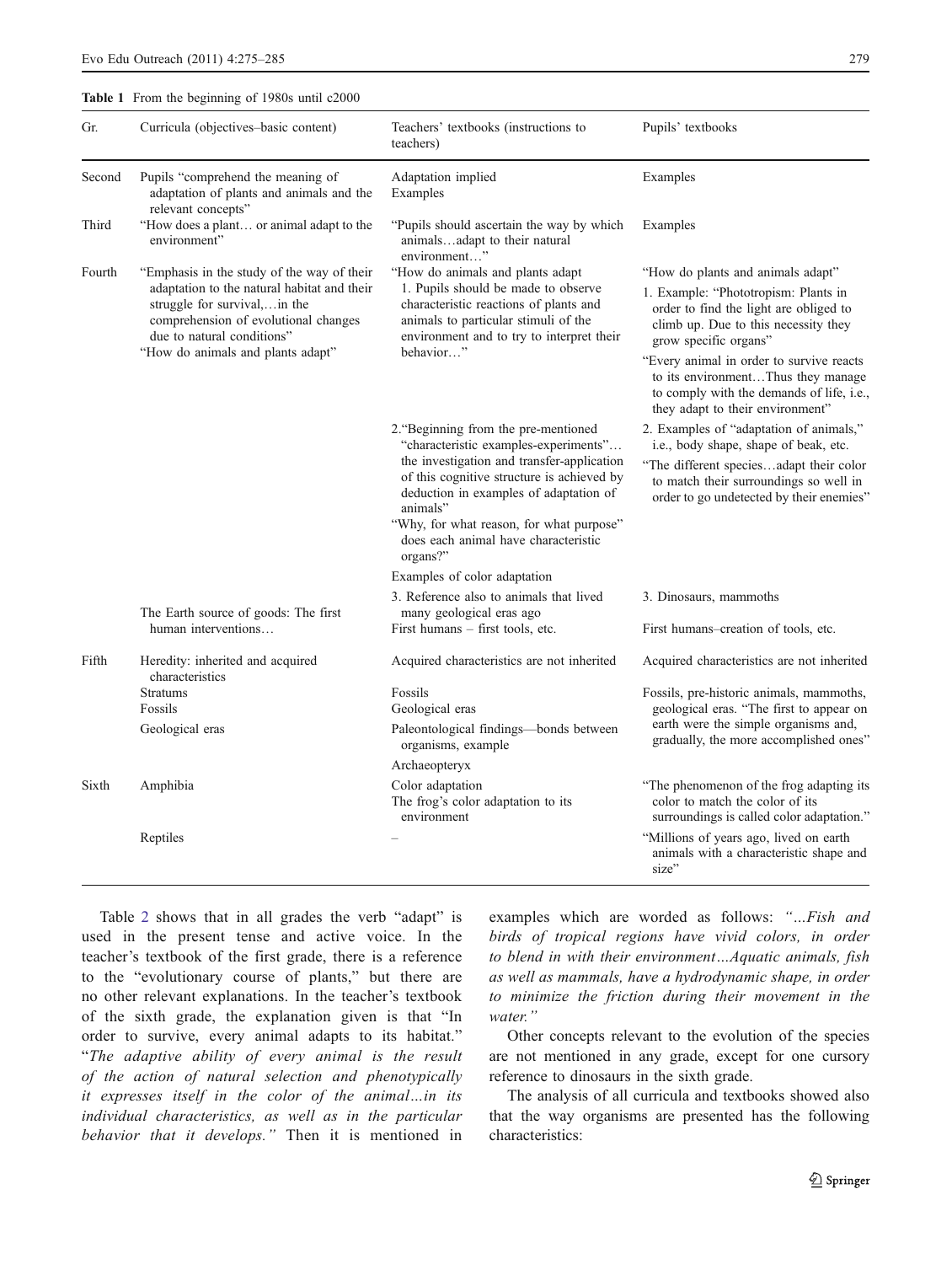<span id="page-5-0"></span>Table 2 From c2000 to date

| Gr.    | Curricula                                                                                                                                                                                                                 | Teachers' textbooks                                                                                                                                                                                                                                                                                                                  | Pupils' textbooks                                                                                                                                                                                                                                                                                                                                                        |  |  |
|--------|---------------------------------------------------------------------------------------------------------------------------------------------------------------------------------------------------------------------------|--------------------------------------------------------------------------------------------------------------------------------------------------------------------------------------------------------------------------------------------------------------------------------------------------------------------------------------|--------------------------------------------------------------------------------------------------------------------------------------------------------------------------------------------------------------------------------------------------------------------------------------------------------------------------------------------------------------------------|--|--|
| Second | "Adaptation of the animals to the<br>environment"                                                                                                                                                                         | "A synopsis of the animals' basic needs is<br>given and the new concept of adaptation<br>to the environment is introduced"                                                                                                                                                                                                           | "Animals adapt to the environment.<br>Animals find different ways to adapt to<br>the environment in order to survive<br>Some birds migrate etc. But others find<br>it hard"                                                                                                                                                                                              |  |  |
|        |                                                                                                                                                                                                                           | "Plants in their evolutionary course<br>perfected themechanisms and the<br>functions necessary to the production of<br>their food etc as well as their ability to<br>adapt to their natural environment"                                                                                                                             | "Nothing is accidental in plants Plants"<br>find clever ways to protect themselves, and<br>to adapt to the environment. The plants use<br>"clever" ways to feed themselves, to<br>protect themselves from their enemies<br>They adapt, that is, to the environment"<br>Examples                                                                                          |  |  |
| Third  | The pupils must "comprehend that the<br>plants form their characteristics<br>according to the condition of the<br>environment in which they grow"<br>And that the animals "adapt to their<br>habitat in order to survive" | Pupils "should ascertain several ways by<br>which plants adapt to their environment.<br>Students also discuss the way humans<br>adapt to the weather"<br>" Highlight the mechanisms by which sea<br>animals adapt to the (e.g., fish-tail, fins,<br>body shape"                                                                      | "When we humans cannot live in a place<br>we decide to leave. But the plants which<br>cannot do that, manage by other ways to<br>adapt to the environment so that they<br>liveHow do we humans adapt to the<br>cold of the winter and the heat of the<br>summer?Every animal adapts to the<br>environment, i.e., has found its own<br>"solution" in order to live in it. |  |  |
|        |                                                                                                                                                                                                                           |                                                                                                                                                                                                                                                                                                                                      | e.g., Fish have long and thin bodies, fins,<br>and tails, so that they can swim fast in<br>the water. They all adapt on order to live<br>in the environment of the water"                                                                                                                                                                                                |  |  |
| Sixth  | "Characteristics of big mammals,<br>adaptations to their habitat, herbivores-<br>carnivores"                                                                                                                              | "In order to survive, every animal adapts<br>to its habitat. The adaptive ability of<br>every animal is the result of the action of<br>natural selection and phenotypic ally it<br>expresses itself in the colour of the<br>animal, in its individual characteristics,<br>as well as in the particular behavior that<br>it develops" | "Adaptation of the animals to the<br>environment"                                                                                                                                                                                                                                                                                                                        |  |  |
|        |                                                                                                                                                                                                                           | "We introduce the concepts of "adaptation"<br>and "survival," and we explain them to<br>the pupils"                                                                                                                                                                                                                                  | Examples                                                                                                                                                                                                                                                                                                                                                                 |  |  |
|        | Vertebrates                                                                                                                                                                                                               | Vertebrates                                                                                                                                                                                                                                                                                                                          | "One of the most impressive animals,<br>which have vanished many centuries<br>ago, are the dinosaurs"                                                                                                                                                                                                                                                                    |  |  |

Organisms of every species are presented as absolutely identical to their ancestors. They are classified in various categories which seem to consist of identical members, embodied in one representative.

The concept of intra-species variation—the existence of differences between members of a population of a species does not exist at all, that is, they are not to be found in any curricula or textbooks.

Teachers' Conceptions

## Answers to Open-Ended Questions

First Open-ended Question: Teachers were given the complete sentence from the teacher's textbook which says that: "Every animal in order to survive adapts to the environment in which it lives…(a fact that) … is the result of the action of natural selection." They were asked to write how they would answer a hypothetical question asked by one of their pupils which would express the query: "How—in what way—do animals 'adapt'?"

The content analysis of their answers led to the compilation of Table [3](#page-6-0).

As shown in Table [3](#page-6-0), only a minor percentage of the teachers (4.6%) answered using the scientific explanation, that is, using in some way the concept of natural selection, in their reply. In their majority the teachers answered: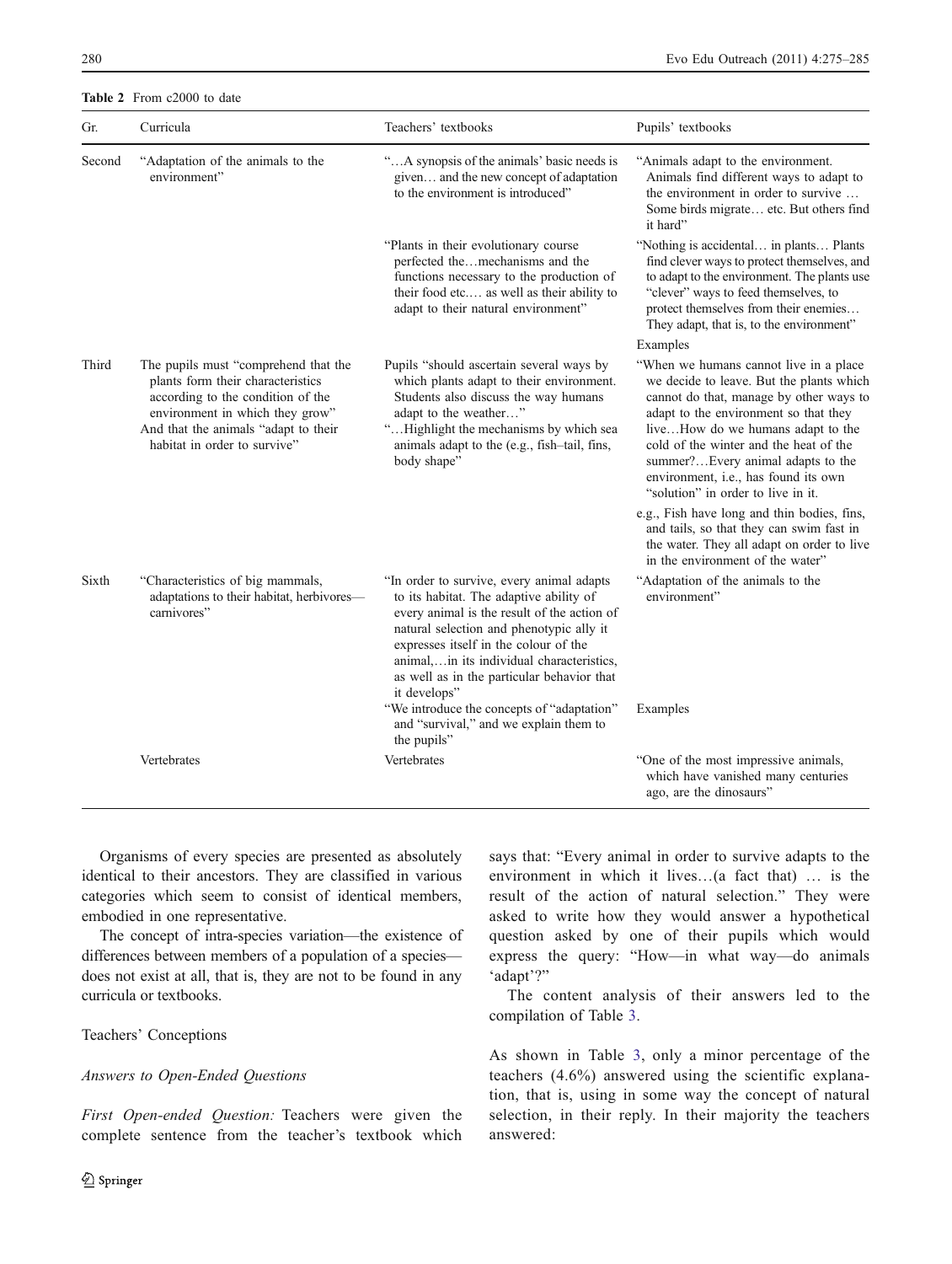#### <span id="page-6-0"></span>Table 3 Answers to the first open question

|                  | Scientific view                                                                                                                              |     | $4.6\%$ |
|------------------|----------------------------------------------------------------------------------------------------------------------------------------------|-----|---------|
| 2.               | a. Answers that invoke examples of animals that "change their characteristics -they have mechanisms"<br>of adaptation in order to, so as to" | 70  | 45.8%   |
|                  | b. Answers using anthropomorphic expressions "The animals are obliged to alter/learn to"                                                     | 37  | 24.2%   |
| 3.               | Did not answer                                                                                                                               | 28  | 18.3%   |
| $\overline{4}$ . | Other answers                                                                                                                                |     | $7.2\%$ |
|                  | TOTAL                                                                                                                                        | 153 | 100.0   |
|                  |                                                                                                                                              |     |         |

- 1. Invoking examples of animals which change their characteristics – use mechanisms of adaptation.
- 2. Using anthropomorphic expressions: Representative examples of answers:

"Animals adapt to their habitat by adopting the color

of the flora…" (questionnaire, q, no.143)

"They adapt, e.g. by changing the color of their coat or plumage so as to avoid enemies" (q. no.91)

"Every animal has by nature those mechanisms that allow it to change every time and in every environment, in order to be able to live without any problems"(q. no.34)

"We give the example of man's ancestor who lived in trees and needed a tail. When man came down from the trees he did not need it anymore, so it atrophied and fell off. The same thing happened to other organs man did not need" (q. no.82)

Second Open-ended Question: Teachers were asked to answer how they would explain to their pupils an item of news referring to the ineffectiveness of insecticides due to the insects' resistance to them.

The content analyses of their answers lead to the compilation of Table 4.

As shown in Table 4, only a minor percentage of the teachers (4.6%) use the concept of natural selection in their answers.

The majority explained (detailed in Table 4) that insects

- 1. "Are able to adapt—to mutate," "…learn how to... manage to adapt to insecticides," and
- 2. "created antibodies–became immune" etc.

Example: "All species try to adapt to the environment and survive, and therefore develop…mechanisms in order to achieve that. We give various examples from the theory of the evolution of the species, in order to make the phrase more comprehensible" (q. no.31)

#### Answers to the Multiple-Choice Questions

The teachers' answers to multiple-choice questions are presented in Table [5](#page-7-0). As shown in Table [5:](#page-7-0)

- 1. The vast majority of teachers appear to accept the evolution of the species and that the theory of evolution also applies to humans.
	- The correlation of teachers' answers (a) in that the theory of evolution also applies to humans and (b) teachers' sexes, proved to be statistically significant with  $\chi^2$ =11,160 and p value=0.004<0.05 and showed that humankind's evolution is accepted by the majority of the teachers of both sexes.
	- The correlation of teachers' answers (a) on that the theory of evolution also applies to humans and (b) the years elapsed since graduation, proved to be statistically significant with  $\chi^2$ =20,669 and p value=0.002<0.05 and showed that humankind's evolution is accepted by the majority of teachers who had graduated in different years.
	- The correlation of teachers' answers (a) on that the theory of evolution also applies to humans and (b) whether teachers had attended training courses, proved to be statistically significant with  $\chi^2$ =6,456 and  $p$  value=0.040 <0.05 and showed that human-

|    | Scientific view                                                                                                                    |     | $4.6\%$ |
|----|------------------------------------------------------------------------------------------------------------------------------------|-----|---------|
| 2. | a. Insects "are able to adapt, to mutate", "they learn to, manage to adapt" to insecticides                                        | 43  | 28.1%   |
|    | b. Insects "got used of insecticides—created antibodies—became immune," etc.                                                       | 49  | 32.0%   |
| 3. | Tautological answers or answers that attribute the ineffectiveness to "atmospheric change-destruction of the environment",<br>etc. | 30  | 19.6%   |
| 4. | Did not reply                                                                                                                      | 24  | 15.7%   |
|    | <b>TOTAL</b>                                                                                                                       | 153 | 100.0   |
|    |                                                                                                                                    |     |         |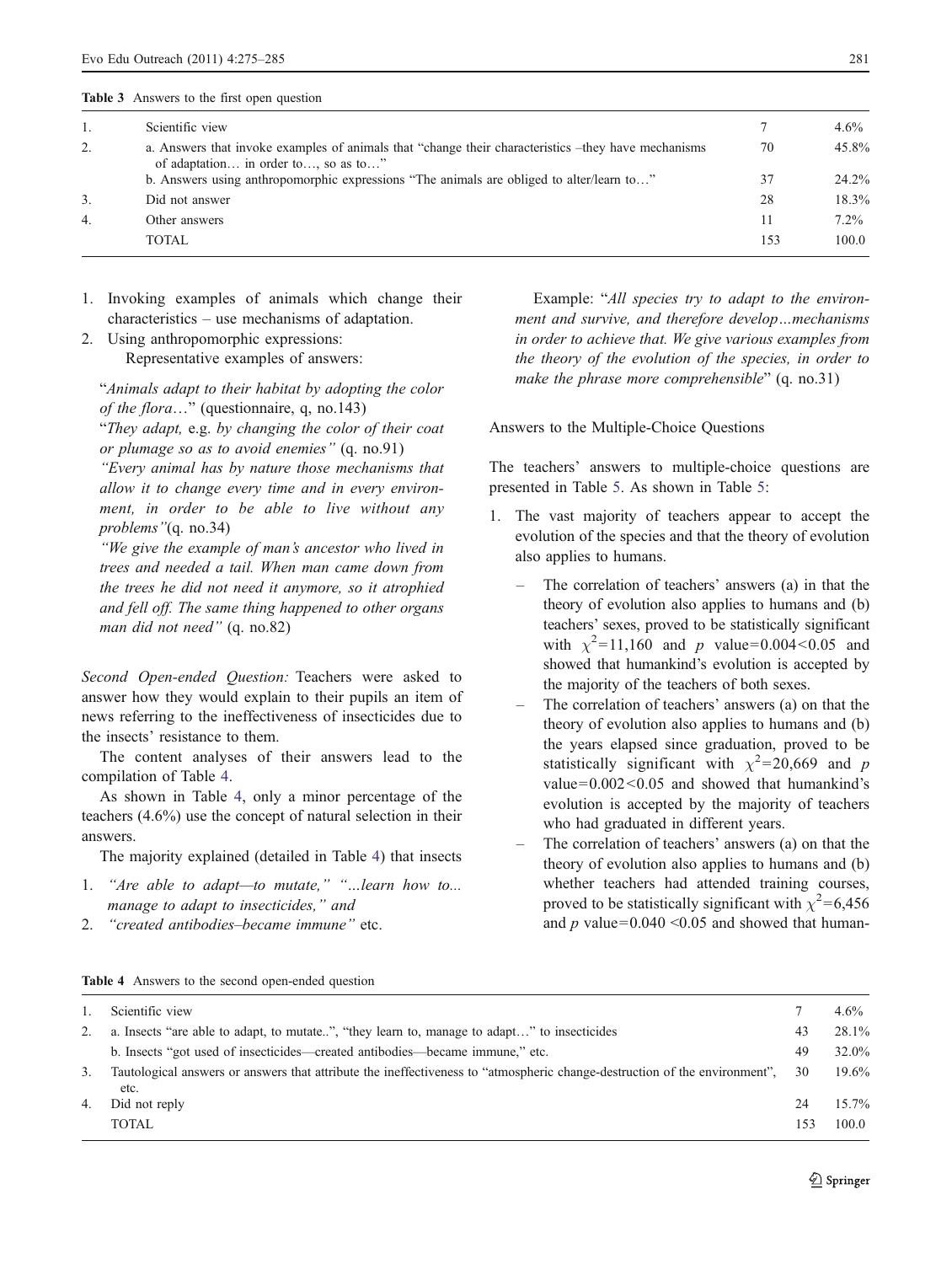#### <span id="page-7-0"></span>Table 5 Teachers' answers to multiple-choice questions

| <b>Statements</b>                                                                                                    | Absolutely<br>disagree<br>$\%$               | Probably<br>disagree<br>$\frac{0}{0}$                        | Probably<br>agree<br>$\frac{0}{0}$ | Absolutely<br>agree<br>$\frac{0}{0}$ | Don't know,<br>no reply<br>$\frac{0}{0}$ |
|----------------------------------------------------------------------------------------------------------------------|----------------------------------------------|--------------------------------------------------------------|------------------------------------|--------------------------------------|------------------------------------------|
|                                                                                                                      | Evolution of organisms                       |                                                              |                                    |                                      |                                          |
| All organisms on earth came into existence at the same time                                                          | 81                                           | 11.8                                                         | 3.3                                | 2                                    | $\overline{2}$                           |
| Millions of years ago, there existed exactly the same (species of)<br>plants and animals as those in existence today | 71.9                                         | 22.2                                                         | 3.9                                | 0.7                                  | 1.3                                      |
| The theory of evolution refers to all organisms except humans                                                        | 63.4                                         | 25.5                                                         | 3.9                                | 5.2                                  | $\overline{2}$                           |
|                                                                                                                      |                                              | Common ancestry                                              |                                    |                                      |                                          |
| All species of organisms are descendants of a common distant<br>ancestor                                             | 16.3                                         | 23.5                                                         | 32                                 | 18.3                                 | 15                                       |
|                                                                                                                      | Humans and dinosaurs—origin of life on earth |                                                              |                                    |                                      |                                          |
| At one time, people co-existed with dinosaurs                                                                        | 31.4                                         | 22.9                                                         | 21.6                               | 11.1                                 | 13.1                                     |
| Evolution is a theory that explains how life began on earth                                                          | 13.7                                         | 19                                                           | 39.2                               | 24.8                                 | 3.3                                      |
|                                                                                                                      |                                              | Reasons for the appearance of new features-natural selection |                                    |                                      |                                          |
| New features appear in organisms because organisms need them in<br>order to survive                                  | 3.3                                          | 2                                                            | 39.2                               | 53.6                                 | 2                                        |
| Natural selection occurs every time organisms try to adapt to the needs<br>of the environment                        | $\overline{2}$                               | 5.2                                                          | 49.7                               | 37.3                                 | 5.9                                      |
|                                                                                                                      | "Theory"                                     |                                                              |                                    |                                      |                                          |
| Evolution is called a theory because there is no evidence for it                                                     | 9.2                                          | 26.8                                                         | 44.4                               | 5.9                                  | 13.7                                     |

kind's evolution is accepted by the majority of teachers who had (but also had not) attended training courses.

- 2. Nevertheless, only around 50.3%, of the sample of teachers questioned agree with the theory of common ancestry of all species.
- 3. The vast majority of teachers of primary education accept "need" as the reason for the appearance of new features in organisms.

It is worth mentioning that this view is expressed by:

- The vast majority of teachers of both sexes (correlation which proved to be statistically significant with  $\chi^2 = 8,122$  and p value=0.017<0.05),
- The vast majority of teachers who had (but also had not) attended training courses (correlation statistically significant with  $\chi^2$ =8,115 and p value=0.017<0.05)

Also, the vast majority of teachers who answered the relevant open-ended question, that organisms "adapt" to the environment, also believe that new features appear in organisms because organisms need them in order to survive (correlation proved to be statistically significant with  $\chi^2$ =27,767 and p value=  $0.01 \le 0.05$ ).

4. The teachers are confused about the meaning of the concepts of natural selection and adaptation. For the vast majority of educators, "natural selection happens in organisms which try to adapt to the need of the environment."

It was also indicated that the majority (88.7%) of those who accept that "new features appear in organisms because organisms need them in order to survive" also accept that "natural selection happens in organisms who try to adapt to the need of the environment" (correlation statistically significant with  $\chi^2$ =15,525 and  $p$  value=0.004 < 0.05).

- 5. Also, even though dinosaurs are one of the pupils' favorite subjects, especially in primary school, it was evident that only half the sample's teachers know that those organisms disappeared millions of years before humans evolved.
- 6. Finally, half the educators share the misconception that "evolution is called a "theory" because there is no evidence for it."

Views about the instruction of teachers regarding evolutionary theory and the necessity of said instruction:

- 7. The vast majority of the teachers (90%) "disagree," 58.9% "absolutely disagree," and 31.1% "rather disagree" with the notion that "It is not particularly necessary that primary education be informed about the theory of evolution, in order to be able to perform their duties in Primary School."
- 8. Also, the vast majority of the teachers (87.3%) "disagree" (30.0% "absolutely disagree" and 57.3% "rather disagree") with "The instruction of primary education teachers (from their graduate studies or their adult education courses) is adequate in order to enable them to handle references relative to the evolution of organisms, when necessary."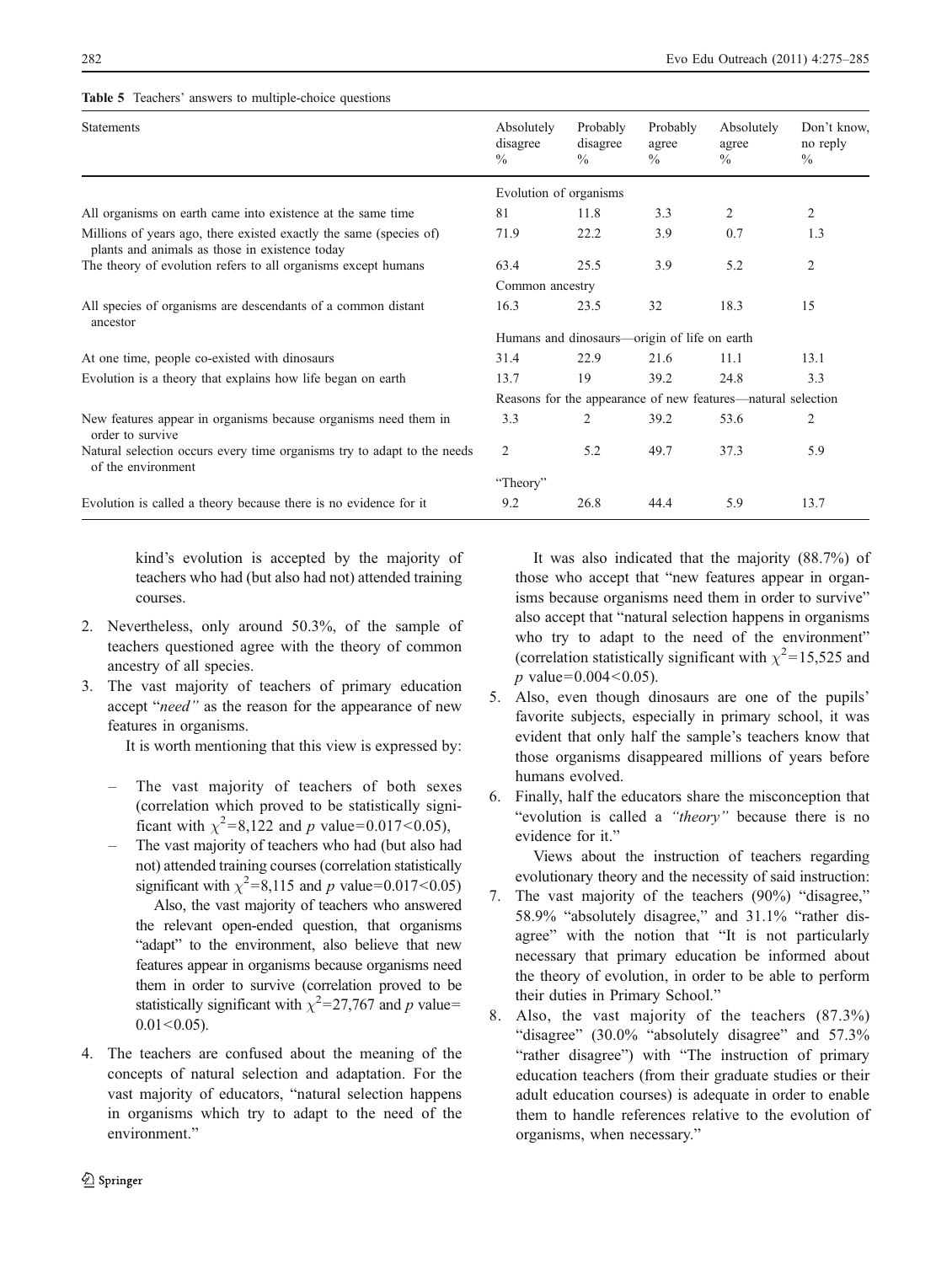#### Comments and Conclusions

The study has shown that until 2000, both in curricula and textbooks for primary education, references to concepts relevant to the evolution of the species were very limited and fragmented. The sentence in the textbook saying that "organisms that appeared later—among whom is man—are more perfect" was a widespread misconception which "can be traced back to the ancient belief that organisms had an innate capacity for improvement, for steadily becoming more perfect" (Mayr [2001](#page-10-0), p.150).

In curricula and textbooks used after 2000 to date, the references to evolution are even fewer.

So, while evolution is virtually nonexistent in both the previous and today's curricula and textbooks (of both teachers and pupils), "adaptation" of plants and animals is mentioned but in a highly problematic way. Despite the fact that one of the aims of the section "adaptation of plants and animals," found in a teacher's textbook of an earlier period, was the "Introduction to the concepts of evolution and natural selection," the meanings of the concepts were confused. The meaning of the word "adaptation" within the framework of evolutionary theory was not given at all.

A similar confusion appears when trying to understand the concept of adaptation in today's curricula and textbooks. "Adaptation" is not explained at all in the teachers' textbooks of the lower grades, probably because the explanation is considered superfluous or self-evident, given that the word is used in everyday language as well, or because the writers think that the meaning of adaptation in evolution is the same as the one used in everyday language, or as the meaning the word has in physiology<sup>4</sup>.

So in the corresponding pupils' textbooks (pupils of the lower grades), the authors, by the use of a multitude of

simplistic phrasings in their explanations, present "adaptation" as an active process undertaken by the organisms in order to achieve their goal.

In the teachers' textbooks of higher grades, as already shown, there is a mention of the concept of natural selection, without adequate explanations. But in the pupils' textbooks, "adaptation" is equaled to the acquirement of characteristic features by organisms, and it implied that adaptation is a process realized by every animal so that it survives in its habitat.

Given such ideas, it is obvious that the teleological viewpoint is used by the school itself (via the texts in the textbooks), in order to explain the origin of the features in organisms. Organisms (which are presented as identical and as if represented by one characteristic type) do change but by "adapting," that is, by acquiring the desired features in order to survive. The concept of the existence of variation among individuals of the same species (a prerogative for the future understanding of natural selection) is nowhere to be found—in either curricula or textbooks–during the whole six years of primary education. These only appear when pupils are taught "natural selection" (i.e., at the end of the ninth grade in secondary school).

Thus, while the study of "teachers' conceptions" shows that they accept biological evolution and especially that of humankind and that half of them accept the common origins of organisms, a much smaller percentage knows how to use natural selection.

The acceptance of a "common origin" by the educators does not mean that they also understand the Darwinian mechanism, as ascertained by the study of Evans et al. [\(2010](#page-10-0)) also. The mere mention of natural selection in the teachers' textbooks for higher grades is not enough to equip them with a clear understanding of natural selection.

Indeed, it was evident that a minor percentage of teachers actually interprets the origin of adaptations in a scientific way. The ways by which the majority of the teachers replied (to questions for which they had to use natural selection without its being suggested), refer us back to the aforementioned ambiguous, vague, and unclear explanations mixed with teleological connotations in the textbooks, which, notably, are the only ones published and made available to teachers.

If the curricula and the textbooks had different content, the views of the educators and consequently those of their pupils would be different as well.

For the time being, the teachers "trapped," as they are, in these textbooks, have formed a "novice naturalistic" reasoning (as characterized by Evans et al. [2010\)](#page-10-0) which is similar to the intuitive, goal-directed explanations the pupils offer too. It is obvious that, under these circumstances, no effort is made to question or destabilize the intuitive teleological reasoning of the pupils, and thus the same is carried intact to

<sup>4</sup> Language is yet another obstacle in this matter. The term "adaptation" has a different meaning when used in everyday language and a completely different one when used within the framework of evolution, a fact that was pointed out years ago in the literature of science education (e.g., Lucas [1971;](#page-10-0) Bishop and Anderson [1985;](#page-10-0) [1990\)](#page-10-0). Adaptation is, either way, a very problematic concept not only for school biology but also for evolutional biology. In the theory of evolution, it was originally introduced by Darwin, who borrowed it from the work "Natural Theology", by W.Paley, after he radically changed it. Darwin showed that natural selection is capable of forming adaptations, without the need for recourse to occult explanations as done in the work of Paley (Krimbas [1985\)](#page-10-0). Evolutionists have defined the meanings of adaptation, as an improvement in the average ability of the population's members to survive and reproduce in their environment. The term "adaptation" or adaptive trait is also used for a feature that has evolved as consequence of natural selection (Meagher & Futuyma [2001](#page-10-0); Mayr [2001](#page-10-0) and Gregory [2009\)](#page-10-0).

In our opinion, it would not be a problem—in order to dispense with the confusion and the difficulties the use of the word brings, especially in younger children (ΝΑS [1998](#page-10-0))—if we were to refer in a periphrastic way to the "features" of the organisms and avoid altogether the use of the word in question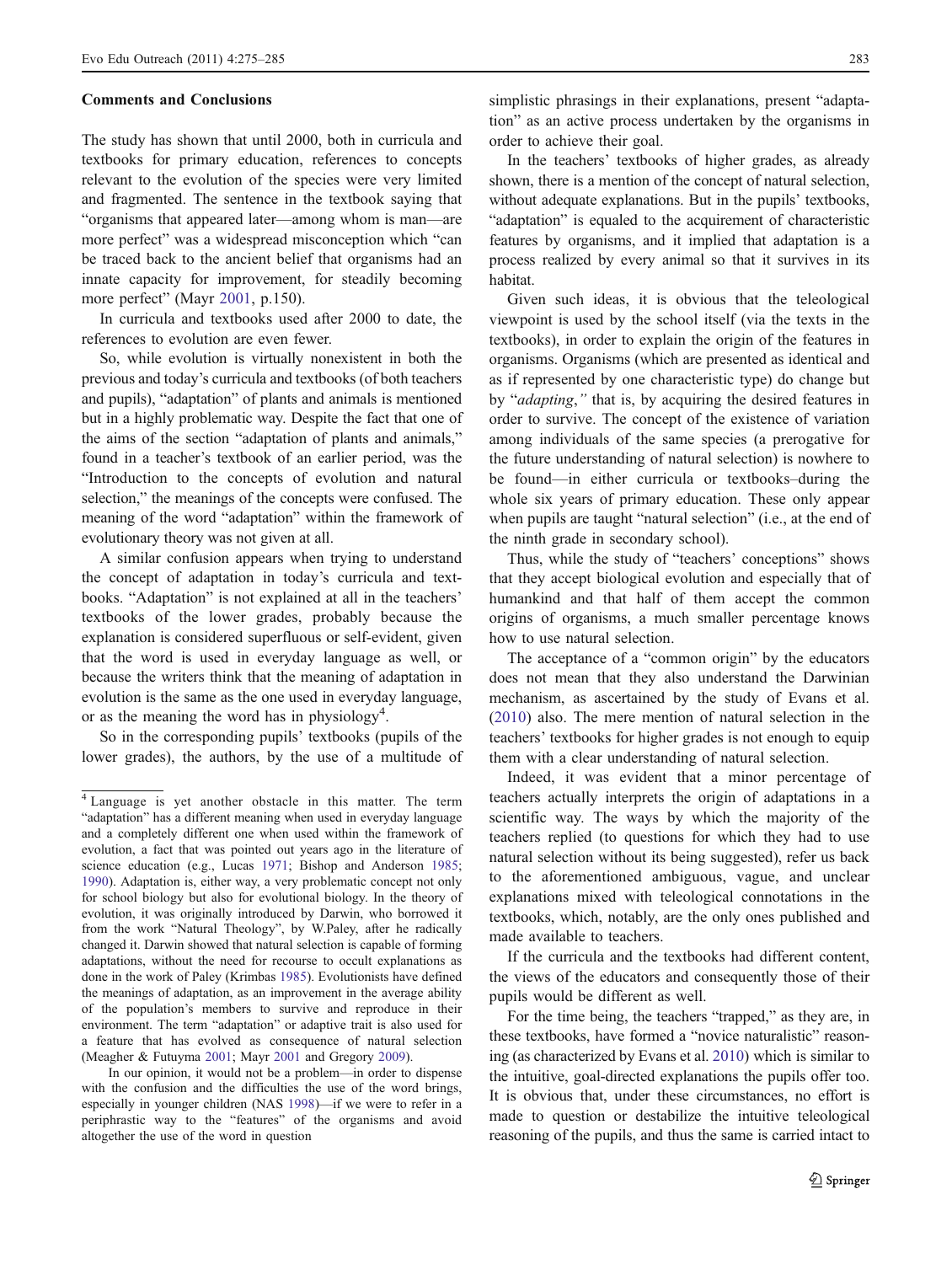<span id="page-9-0"></span>the next levels of education. Naturally, it also influences the teaching of biological subjects in superior grades.

Finally, from all the aforementioned findings, it is evident that primary education in our country is inadequate to introduce the theory of evolution of organisms to children.

But is the inadequacy of teaching the concepts of evolution in primary education just a "Greek" phenomenon or is it seen in other countries as well? Judging by the following international publications on the subject, it is somehow found in other countries too.

According to a joint letter of the British Humanist Association (supported by many great scientific personalities of Britain) about the teaching of evolution in primary education in Great Britain (June 2010), evolution "is a key concept that children should be introduced at an early stage." Nevertheless, "there is no requirement for primary schools to teach evolution and natural selection at all, since this was dropped from legislation in the final days of the last parliament, and the new government has signaled its intention not to proceed with it. This means that children may first encounter the theory of evolution only when they are teenagers, when it is included mandatorily and for the first time in the secondary science curriculum." And according to J. Williams—a specialist in science education who signed the letter, —"misconceptions set in primary will be very difficult, if not impossible, to correct 10 years later" (published in *The TES* on 3 July, 2009).

Publications that appeared in the 1980s and 1990s (e.g., Κeown [1988](#page-10-0), Fisher in Good et al. [1992](#page-10-0)) called attention to the necessity for the construction of a notional understructure for evolution in the curricula and textbooks of primary education in the United States. When Jeffery and Roach ([1994\)](#page-10-0) reviewed American textbooks for primary education, they ascertained that the useful understructures of evolution "are not developed throughout the elementary years and thus do not provide the strong framework necessary for students to construct a scientific understanding of evolution" (p. 515). Also, in a recent publication, Wagler [\(2010](#page-10-0)) notes the absence of biological evolution from the national standards of the United States for grades Κ-4 and considers this to affect the students' "educational success when they are introduced to the complex interactions of organisms and environments" and their "overall long-term biological development, i.e., knowledge and application of that knowledge."

Simultaneously, a series of publications (e.g., Asghar et al. [2007](#page-10-0) in Canada, Nadelson & Nadelson [2009](#page-10-0) in the United States) shows various difficulties that primary education teachers have teaching evolution.

It is possible that the aforementioned "voids" in primary education, either on the level of curricula and textbooks or of the educators themselves, affect the difficulties that exist in the learning of evolution in older ages as well. For example,

it appears that the teaching of evolution only in secondary education is not enough to make pupils adopt anti-intuitive reasoning and avoid any reference to "need" in their evolutionary explanations. But that remains to be seen by applying in practice a long-term program which will train the pupils from a young age to hold an evolutionary attitude towards organisms. And only then shall we be able to ascertain whether we'll encounter the same difficulties we have described in learning about evolution by natural selection (see [Review of the Literature](#page-0-0)).

International literature is full of fruitful proposals which, if carried out, may correct the "errors" and fill the "voids" that exist in curricula and textbooks relative to teaching the concepts of evolution in primary education and at the same time, help the educators complete their education. Such proposals are found in, for instance, the publications of Fail [2008](#page-10-0); Nadelson et al. [2009](#page-10-0); Chanet and Lusignan [2009,](#page-10-0) Eldredge & Eldredge [2009,](#page-10-0) Wagler [2010](#page-10-0), as well as in the tool Benchmarks for Science Literacy ([2008\)](#page-10-0) and the Website Understanding Evolution, [2010](#page-10-0).

It is known that, in various countries, the teaching of evolution in secondary education meets with difficulties (Κim & Nehm [2010](#page-10-0)) evidently affecting its introduction to primary education. But in Greece in particular, we cannot say that there are *today* "widely publicized anti-evolution movements whose persistent efforts have resulted in state standards that de-emphasize the role in evolution" as there are in the United States (Evans et al. [2010,](#page-10-0) p.327). It is true that fanatic religious circles, mainly in the past, did openly or covertly react against the teaching of evolution and mainly the origin of humankind (Krimbas [2009\)](#page-10-0). But at least today, this subject does not touch the majority of the rest of the citizens and the educators in particular, who, within the framework of science classes, are the only ones qualified to introduce scientific theories in general and the theory of evolution in particular. What needs to be dealt with is the ignorance of the matter. Given appropriate changes in the structure and content of curricula and textbooks, and appropriate programs for the education and training of teachers, etc., we could introduce the subject of evolution in primary education, a fact that would probably result in the timely and systematic handling the aforementioned anti-intuitive notions of pupils.

## References

- Abraham-Silver L, Kisiel J. Comparing visitors' conceptions of evolution: examining understanding outside the United States. Visit Stud. 2008;11:141–54.
- Abrams E, Southerland S, Cummins C. The how's and why's of biological change: how learners neglect physical mechanisms in their search for meaning. Int J Sci Educ. 2001;12:1271–81.